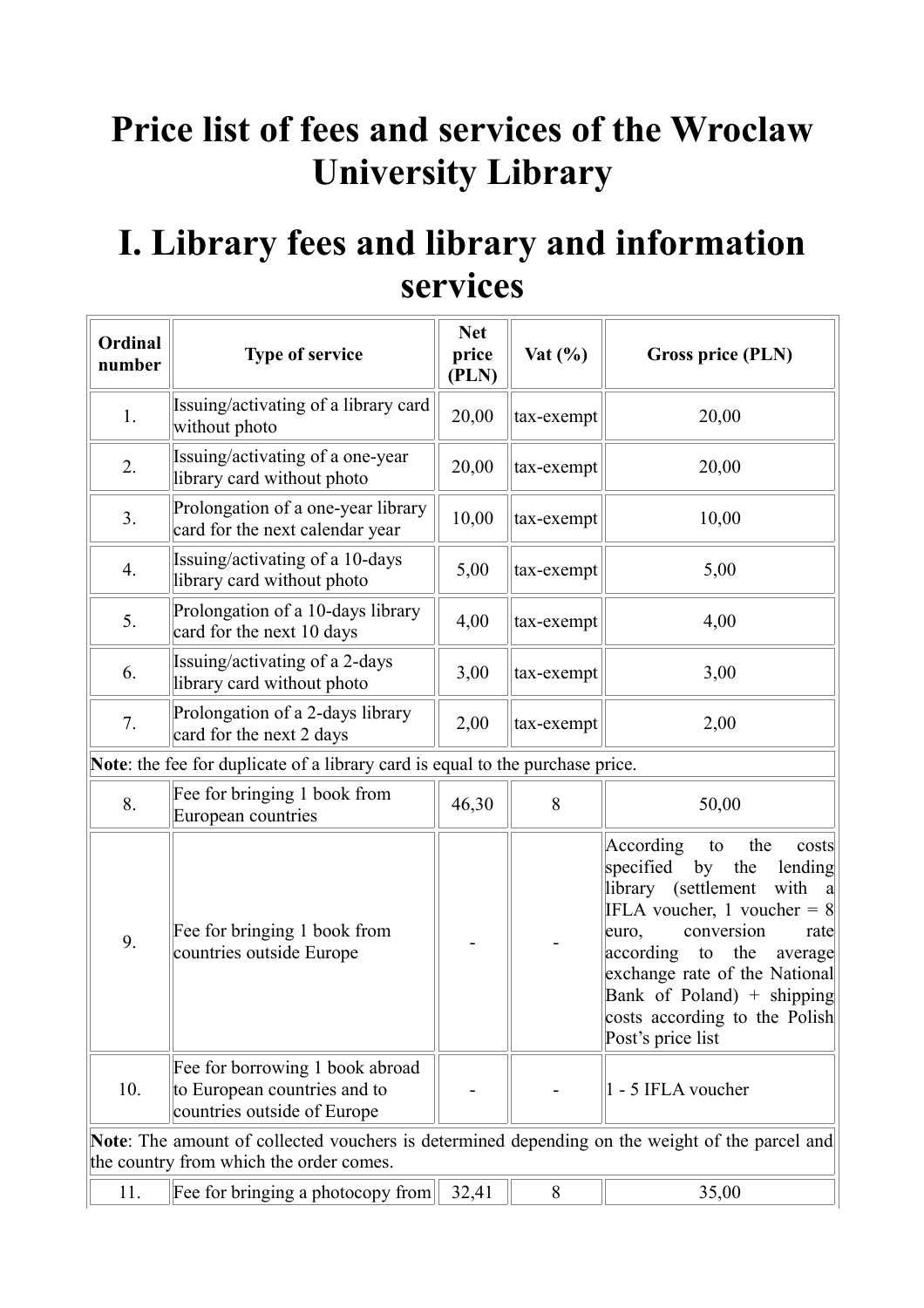|     | the foreign libraries' collections                                                                                                                                                                                                                                        |                 |            |                                 |
|-----|---------------------------------------------------------------------------------------------------------------------------------------------------------------------------------------------------------------------------------------------------------------------------|-----------------|------------|---------------------------------|
| 12. | Self-service photocopying - black<br>and white copies, format A-4                                                                                                                                                                                                         | 0,40/1<br>copy  | tax-exempt | $0,40/1$ copy                   |
| 13. | Self-service photocopying - black<br>and white copies, format A-3                                                                                                                                                                                                         | 0,80/1<br>copy  | tax-exempt | $0,80/1$ copy                   |
|     | Note: photocopies of the originals published before and including 1950 and from bound<br>newspapers over A-3 format are not made at all.                                                                                                                                  |                 |            |                                 |
| 14. | Specialized library training for<br>organized groups (up to 20 people,<br>also for foreign groups)                                                                                                                                                                        | 56,91           | 23         | $70,00/1$ h                     |
| 15. | Specialized courses and lectures<br>on special collections (on request):<br>$-1$ lecture for 1 person $(1.5 h)$<br>$-1$ lecture for a group of up to 10<br>people $(1.5 h)$                                                                                               | 121,95<br>32,52 | 23<br>23   | 150,00<br>40,00 per participant |
| 16. | Searching for information in open<br>access electronic services (for<br>people and units from outside of<br>the University of Wrocław, for<br>each started half hour of work):<br>- search in the database by the<br>librarian<br>- independent search in the<br>database | 8,13<br>8,13    | 23<br>23   | 10,00<br>10,00                  |
| 17. | Fees for printing the content at the<br>librarian desk                                                                                                                                                                                                                    | 0,20/1<br>page  | tax-exempt | $0,20/1$ page                   |

# **II. Copying of library materials/computer printouts services at self-service stations Note: items 3-12 - services available soon**

| Ordinal<br>number | <b>Type of service</b>                       | Net price<br>(PLN)                               | Vat $(\% )$ | Gross price (PLN)                       |
|-------------------|----------------------------------------------|--------------------------------------------------|-------------|-----------------------------------------|
| 1.                | Black and white photocopies,<br>format A-4   | $0,40/1$ one-<br>sided<br>$0,50$ /two-<br>sided  | tax-exempt  | $0,40/1$ one-sided<br>$0,50$ /two-sided |
| 2.                | Black and white photocopies,<br>format $A-3$ | $ 0,80/1$ one-<br>sided<br>$0,90$ /two-<br>sided | tax-exempt  | $0,80/1$ one-sided<br>$0,90$ /two-sided |
| 3.                | Color photocopies, format A-4                | $1,00/1$ one-<br>sided                           | tax-exempt  | $1,00/1$ one-sided<br>1,50/two-sided    |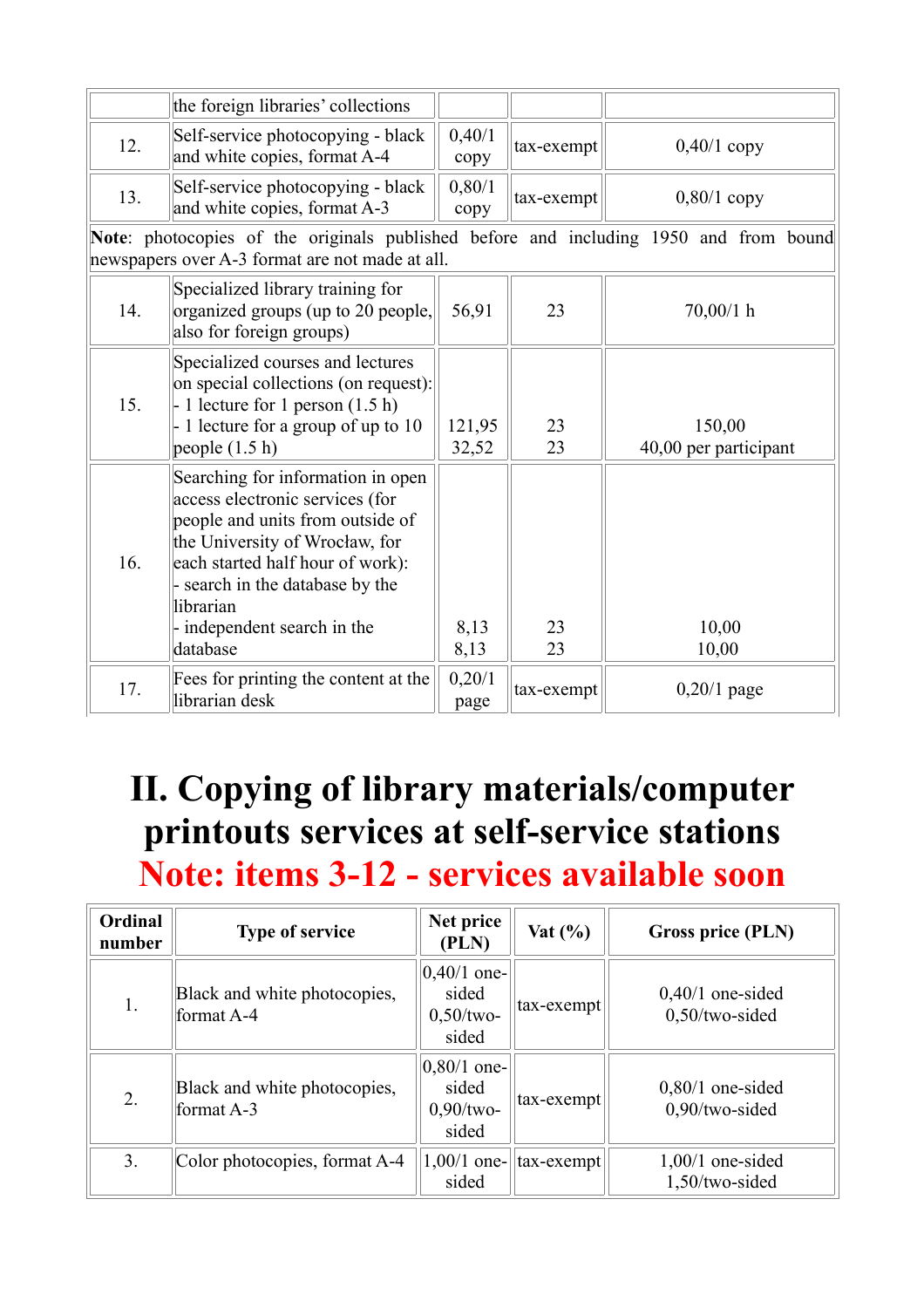|     |                                               | $1,50$ /two-<br>sided                           |                            |                                      |
|-----|-----------------------------------------------|-------------------------------------------------|----------------------------|--------------------------------------|
| 4.  | Color photocopies, format A-3                 | $2,00/1$ one-<br>sided<br>2,50/two-<br>sided    | tax-exempt                 | $2,00/1$ one-sided<br>2,50/two-sided |
| 5.  | Scan                                          |                                                 | $0,10/1$ scan   tax-exempt | $0,10/1$ scan                        |
| 6.  | Microforms frame scan                         | 0,70/1<br>frame                                 | tax-exempt                 | $0,70/1$ frame                       |
| 7.  | Copying digital files from<br>WUL's resources | $0,70/1$ file                                   | tax-exempt                 | $0,70/1$ file                        |
| 8.  | Black and white printout,<br>format A-4       | $0,20/1$ one-<br>sided<br>$0,30$ /two-<br>sided | tax-exempt                 | $0,20/1$ one-sided<br>0,30/two-sided |
| 9.  | Black and white printout,<br>format A-3       | $0,40/1$ one-<br>sided<br>$0,60$ /two-<br>sided | tax-exempt                 | $0,40/1$ one-sided<br>0,60/two-sided |
| 10. | Color printout, format A-4                    | $2,00/1$ one-<br>sided<br>$3,00$ /two-<br>sided | tax-exempt                 | $2,00/1$ one-sided<br>3,00/two-sided |
| 11. | Color printout, format A-3                    | $4,00/1$ one-<br>sided<br>$5,00$ /two-<br>sided | tax-exempt                 | $4,00/1$ one-sided<br>5,00/two-sided |

**Note 1**: copies of the originals published before and including 1950 are not made at all. When making copies from the WUL's library resources (including, for example, scans from microfilms or digital resources), please follow the principle of compliance with copyright law. WUL is not responsible for the unlawful use of copied materials. Copies from materials published up to 1950 are ordered by the WUL's Reprographic and Digitization Unit (see: Reprographic services in the Reprographic and Digitization Unit). If you wish to publish WUL's materials, you must obtain the consent of the WUL's Director.

Note 2: on copying devices it is possible to print materials from item 5 and 6 and the user's own materials (including those saved on a USB flash drive).

**Note 3**: in case of printing a file and keeping it (see item 12), 0,70 PLN is added to the print fee. **Note 4**: if the downloaded files are then burn onto data carriers (CD/DVD/pendrive) - the 23% VAT rate applies.

| 12.                                                                | Downloading digital files from<br>WUL's resources to a flash<br>drive/mobile phone/sending to<br>e-mail |  | $\parallel 0.70/1$ file $\parallel$ tax-exempt $\parallel$ | $0,70/1$ file |  |
|--------------------------------------------------------------------|---------------------------------------------------------------------------------------------------------|--|------------------------------------------------------------|---------------|--|
| <b>Location of scanning/copying devices in the WUL's building:</b> |                                                                                                         |  |                                                            |               |  |

**MF scanners** - Level 3: Silesian Collection Reading Room - 2 scanners Level 3: Special Collections' Reading Room - 1 scanner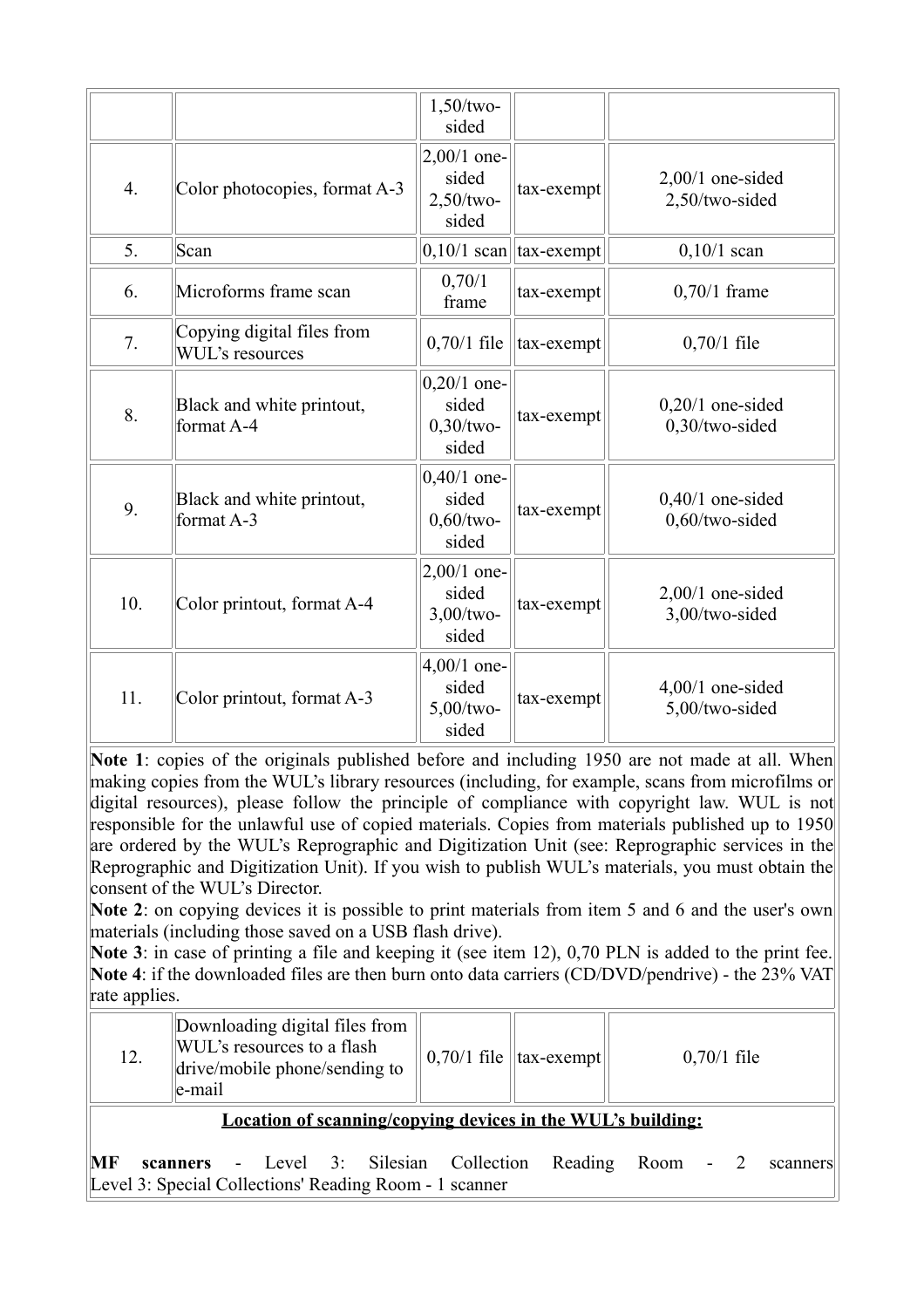**Black and white photocopiers/printouts formats A-4 and A-3** - Level 1: by the Local Leanding Department

Level 2: Current and Archive Periodicals Reading Room - 1 photocopier Level 3: Silesian Collection Reading Room - 1 photocopier

**Black and white and color photocopier/printouts formats A-4 and A-3** - Level 3: Main Reading Room

## **III. Reprographic services in the Reprographic and Digitization Unit**

- 1. Reproduction of library materials is carried out in accordance with the Act on Copyright and Related Rights.
- 2. In the WUL reproduction of library materials can be ordered from the Reprographic and Digitization Unit.
- 3. The Reprographic and Digitization Unit makes photocopies, digital photos, scans, digitization on demand and archives the performed work and makes it available to the ordering party via FTP server or on CD/DVD.
- 4. It is allowed to independently photograph some library materials with your own device (without using a flashlight) as well as photocopying and scanning on self-service devices in reading rooms.
- 5. Orders for reprographic services can be submitted electronically via the form on the WUL's website, as well as on order forms available in all WUL's reading rooms. It is also possible to send the order by e-mail [\(bu@uwr.edu.pl](mailto:bu@uwr.edu.pl) or [oin.bu@uwr.edu.pl\)](mailto:oin.bu@uwr.edu.pl), as well as by traditional mail to the WUL's address: Fryderyka Joliot-Curie 12 St., 50-383 Wroclaw.
- 6. Completed orders are available for download from the FTP server or can be collected at the WUL's Information Point.
- 7. The library may refuse to perform a reprographic service if the condition of the material does not allow it or if it is not technically possible to perform the service.
- 8. Reprographic services are exempt from VAT (pursuant to art. 43 section 1 item 33 of the VAT Act) if the order is downloaded independently from the FTP server or collected via email (it will not be recorded on any medium).
- 9. Invoices in PLN or EUR are issued for the services provided (converted into PLN according to the average exchange rate of the National Bank of Poland). A fiscal receipt for the performed work (payment in cash) is collected at the WUL's Information Point, invoices are sent electronically.
- 10.For services not listed in the price list, the price for their performance is each time agreed with the Reprographic and Digitization Unit.

| Ordinal<br>number | <b>Type of service</b>                                                                                                           | Net price<br>(PLN) | Vat $(\% )$               | Gross price (PLN) |
|-------------------|----------------------------------------------------------------------------------------------------------------------------------|--------------------|---------------------------|-------------------|
|                   | Black and white photocopies (up)<br>to 22 pages at a time - publishing<br>sheet)<br>format A-4<br>Materials published after 1950 |                    | $ 0,50$ /page  tax-exempt | $0,50$ /page      |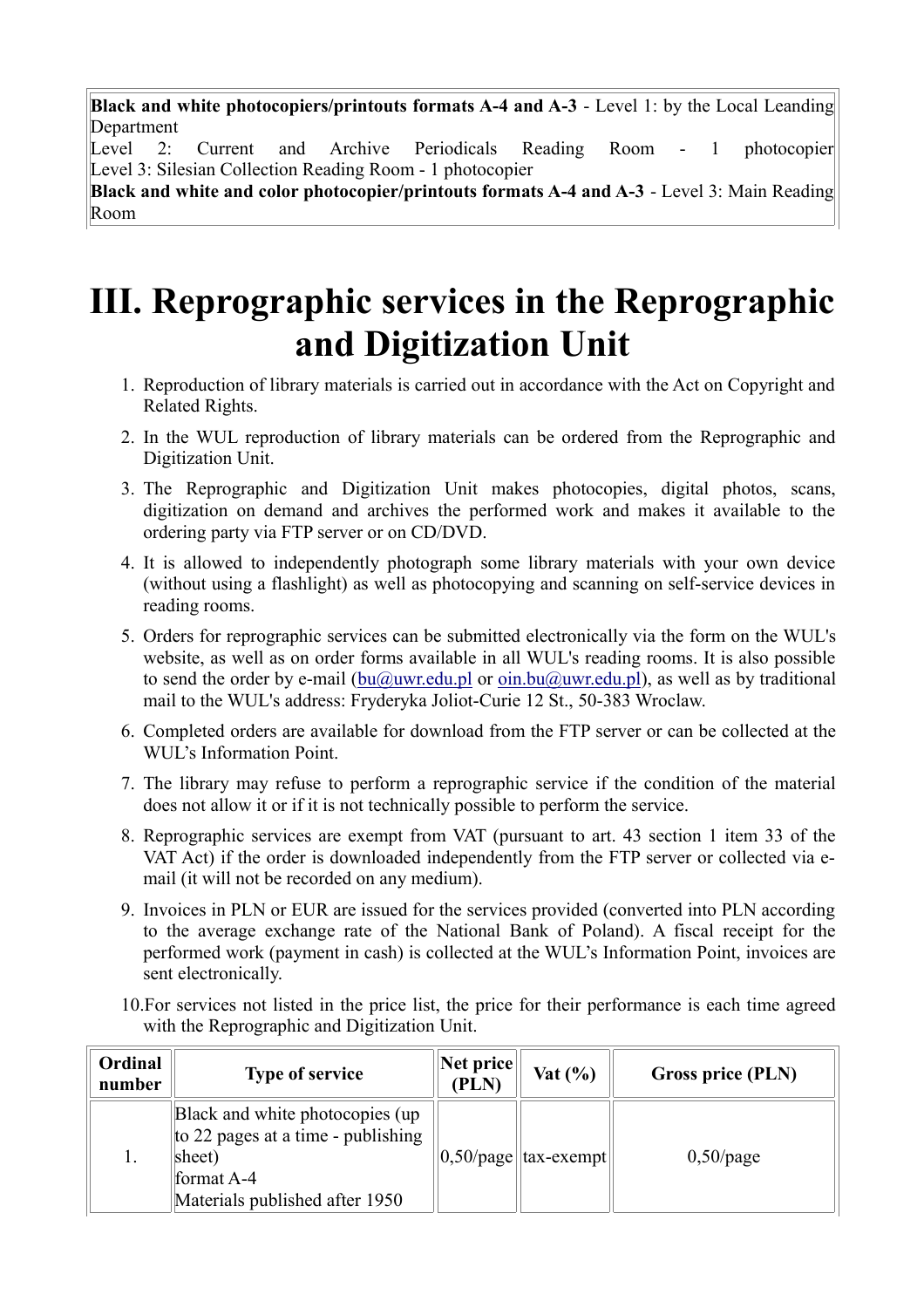| 2.  | Black and white photocopies (up<br>to 22 pages at a time - publishing<br>sheet)<br>format A-3<br>Materials published after 1950     |                                            | $1,00$ /page  tax-exempt   | $1,00$ /page                            |
|-----|-------------------------------------------------------------------------------------------------------------------------------------|--------------------------------------------|----------------------------|-----------------------------------------|
| 3.  | Scanning of the originals in 150<br>DPI definition up to A-0 format                                                                 | $4,00$ /file                               | tax-exempt                 | $4,00$ /file                            |
| 4.  | Scanning of the originals in 300<br>DPI definition up to A-0 format                                                                 | $9,00$ /file                               | tax-exempt                 | $9,00$ /file                            |
| 5.  | Scanning of the originals in 600<br>DPI definition up to A-1 format                                                                 |                                            | $22,00$ /file   tax-exempt | $22,00$ /file                           |
| 6.  | Scanning of black and white<br>microforms<br>(single frames, package up to 10<br>frames)                                            | $12,00$ /pac<br>kage                       | tax-exempt                 | 12,00/package                           |
| 7.  | Scanning of black and white<br>microforms<br>(single frames, over 10 frames)                                                        | $1,00$ /file                               | tax-exempt                 | $1,00$ /file                            |
| 8.  | Scanning of black and white<br>microforms<br>only whole roll of film (minim. 50<br>frames)                                          | $0,40$ /file                               | tax-exempt                 | $0,40$ /file                            |
| 9.  | Digitization on demand -<br>individual agreements with the<br>Reprographic and Digitization<br>Unit                                 | $2,00$ /file                               | tax-exempt                 | $2,00$ /file                            |
| 10. | Digital file (pdf or jpg) up to $A-3$<br>format                                                                                     |                                            | $2,00$ /piece  tax-exempt  | $2,00$ /piece                           |
| 11. | Digital file made with a camera<br>(special photos)                                                                                 | $ 15,00/p$ iec<br>e                        | tax-exempt                 | $15,00$ /piece                          |
| 12. | Copying of the files gathered in<br>the WUL; package (up to 20 files<br>from one call number)                                       | $15,00$ /pac<br>kage                       | tax-exempt                 | 15,00/package                           |
| 13. | Archiving on CD or DVD                                                                                                              | $5,00$ /piece                              | 23                         | $6,15$ /piece                           |
| 14. | Computer work on files involving<br>additional processing - individual<br>agreements with the Reprographic<br>and Digitization Unit | 50,00<br>for each<br>started 1h<br>of work | tax-exempt                 | 50,00<br>for each started 1h<br>of work |

# **IV. Bookbinding/conservation services, fumigation chamber**

| Ordinal | <b>Type of service</b> | Vat<br>Net price (PLN) | Gross price (PLN) |
|---------|------------------------|------------------------|-------------------|
| number  |                        | $($ %)                 |                   |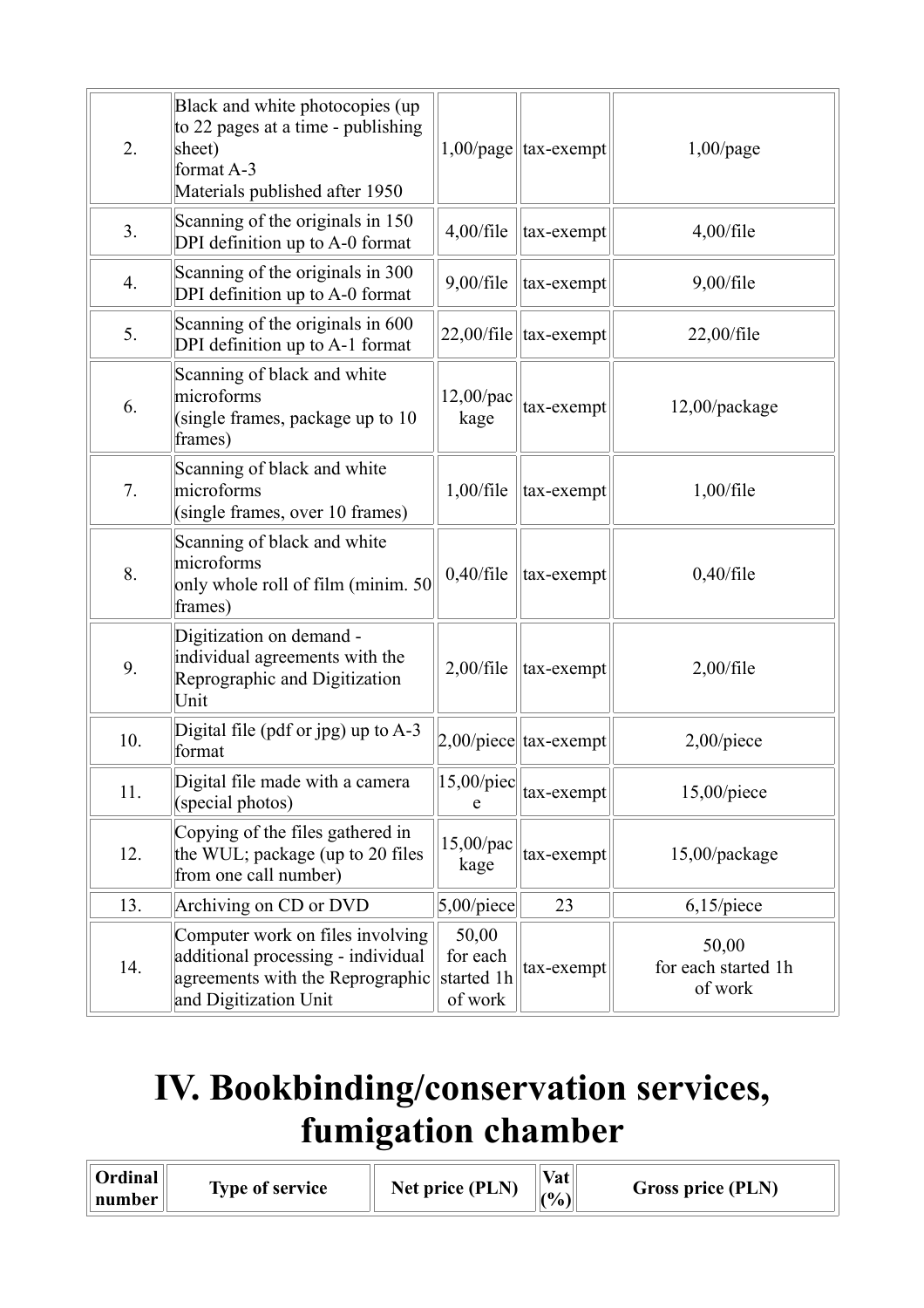|    | Binding/repairing of<br>library materials and<br>others                                                                                                                       |                                                                                                   | 23             | (priced individually, depending on<br>the amount and type of materials<br>intended for binding/repair and<br>depending on the type of binding<br>material used (cardboard, canvas,<br>leather, gilded inscription, etc.),<br>contact: bu@uwr.edu.pl |
|----|-------------------------------------------------------------------------------------------------------------------------------------------------------------------------------|---------------------------------------------------------------------------------------------------|----------------|-----------------------------------------------------------------------------------------------------------------------------------------------------------------------------------------------------------------------------------------------------|
| 2. | Disinfection in a<br>fumigation chamber<br>(vacuum-gas) with a<br>capacity of approx. $5 \text{ m}^3$ ,<br>i.e. with approx. 20 linear<br>meters of books up to A-4<br>format | 2439,02/1 batch,<br>162,60/1 linear<br>meters of materials,<br>$24,39/1$ book up to<br>A-4 format | 23<br>23<br>23 | 3000,00/1 batch,<br>200,00/1 linear meters of<br>materials<br>$30,00/1$ book up to A-4 format                                                                                                                                                       |

Note 1: the service of conservation/repair of external materials is carried out after mandatory disinfection in the fumigation chamber. The cost of disinfection in the chamber is added to the valuation of the conservation/repair service, in accordance with the price list. **Note 2**: the ordering party is responsible for delivering and collecting the material for disinfection.

### **V. Sanction fees**

| <b>Ordinal number</b><br><b>Description</b>                                                                                                                                                     |                                                                                                                                                                                                                                                                                                                           | <b>Net</b><br>price<br>(PLN) | Vat $(\% )$                               | <b>Gross</b><br>price<br>(PLN) |
|-------------------------------------------------------------------------------------------------------------------------------------------------------------------------------------------------|---------------------------------------------------------------------------------------------------------------------------------------------------------------------------------------------------------------------------------------------------------------------------------------------------------------------------|------------------------------|-------------------------------------------|--------------------------------|
| Penalty for not returning books on given<br>term:<br>$-$ to 31.07.2004 for 1 volume per month<br>1.<br>from $01.08.2004$ for 1 volume per day<br>from 01.06.2010 after every 5 days of<br>delay |                                                                                                                                                                                                                                                                                                                           | 1,00<br>0,20<br>1,00         | not subject<br>not subject<br>not subject | 1,00<br>0,20<br>1,00           |
| Handling fee for every sent reminder to<br>2.<br>return overdue library materials                                                                                                               |                                                                                                                                                                                                                                                                                                                           | 5,00                         | not subject                               | 5,00                           |
| Fee for losing/damaging of a copy of a<br>3.<br>monograph                                                                                                                                       |                                                                                                                                                                                                                                                                                                                           | min.<br>50,00                | not subject                               | min.<br>50,00                  |
| destroyed<br>books:                                                                                                                                                                             | Note: Depending on the year of publication of the lost/damaged book, an appropriate conversion<br>factor for its value is applied - in accordance with the Instruction regarding evaluation of lost or<br>https://www.bu.uni.wroc.pl/oddzialy/curie/oddzial-udostepniania-zbiorow-<br>wypozyczalnia-miejscowa-instrukcja. |                              |                                           |                                |
| 4.                                                                                                                                                                                              | Fee for loosing coatroom's ticket                                                                                                                                                                                                                                                                                         | 20,00                        | not subject                               | 20,00                          |
| 5.                                                                                                                                                                                              | Fee for loosing reading rooms' ticket                                                                                                                                                                                                                                                                                     |                              | not subject                               | 30,00                          |
| Fee for not returing on time/loosing key for<br>the self-lock locker or damaging lock in self-<br>6.<br>lock locker                                                                             |                                                                                                                                                                                                                                                                                                                           | 70,00                        | not subject                               | 70,00                          |
| 7.                                                                                                                                                                                              | Fee for loosing key for individual work<br>cabin/group work room                                                                                                                                                                                                                                                          | 70,00                        | not subject                               | 70,00                          |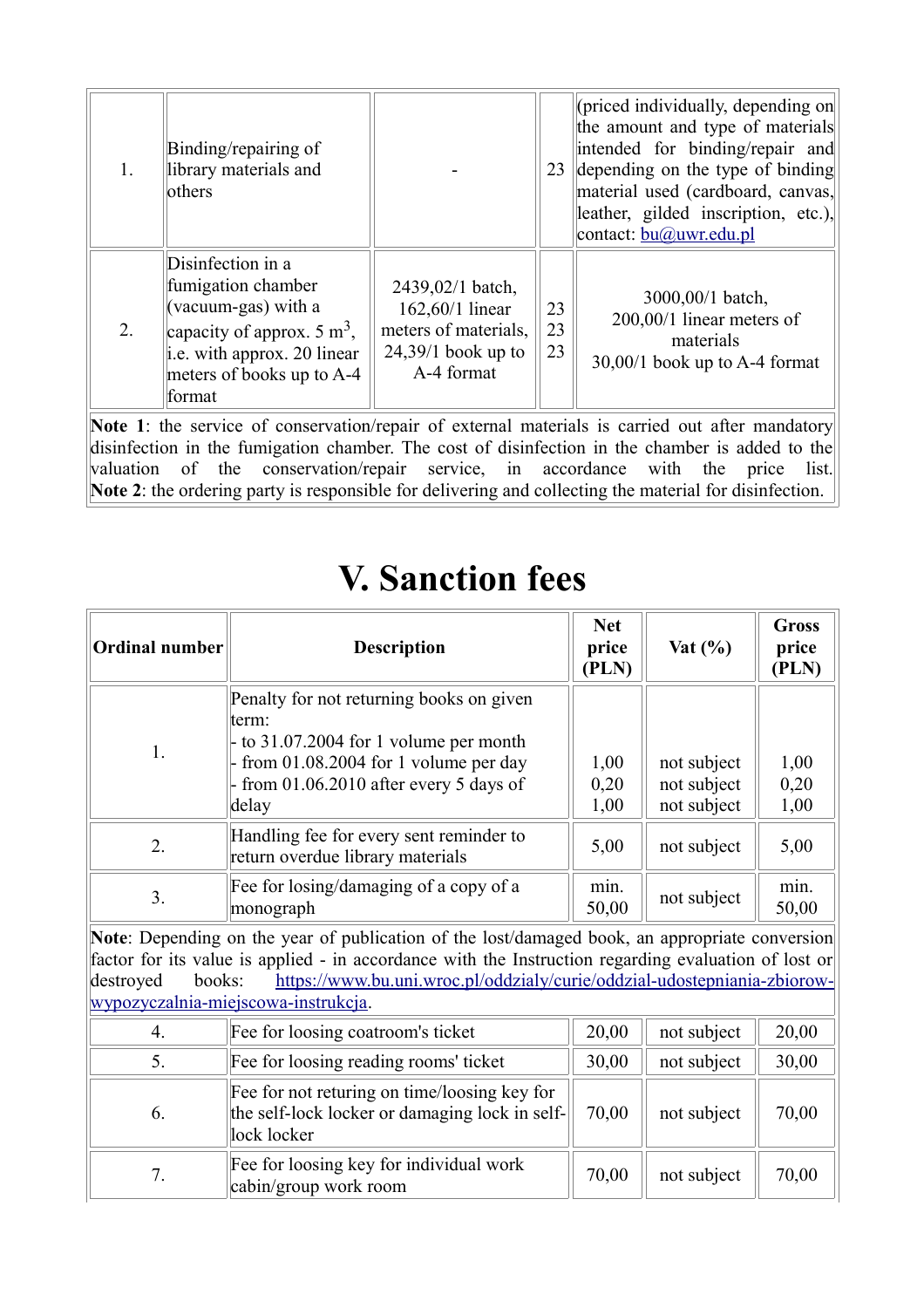| Fee for damaging lock for the individual<br>work cabin, e.g. by breaking the key in the<br>lock, which requires replacement of the<br>entire lock system | 500,00 | not subject | 500,00 |
|----------------------------------------------------------------------------------------------------------------------------------------------------------|--------|-------------|--------|
|----------------------------------------------------------------------------------------------------------------------------------------------------------|--------|-------------|--------|

# **VI. Additional services: queries, didactic classes, publications from the WUL's collections, providing collections and rooms for TV/radio programs/press publications, films**

Cost calculation is done in cooperation with customer every time before undertaking order. The service is performed after the contract is drawn up and after the customer pays the invoice by bank transfer to the account:

### **Santander Bank Polska Nr: 14 1090 2503 0000 0001 1382 9110**

necessarily with the note:

#### **Biblioteka Uniwersytecka we Wrocławiu - opłata za prawo do jednorazowej publikacji. (Wroclaw University Library - fee for the right to a one-time publication)**

For foreign customers, a conversion rate is applied that is consistent with the average NBP exchange rate for the day. In the case of express execution of orders, the rate is increased by 30%. Discounts are possible for researchers and students of the University of Wrocław.

| <b>Ordinal</b><br>number | <b>Type of service</b>                                                                                          | Net price (PLN)                            | Vat $(\% )$ | <b>Gross price</b><br>(PLN) |
|--------------------------|-----------------------------------------------------------------------------------------------------------------|--------------------------------------------|-------------|-----------------------------|
|                          | Preparation of bibliographic<br>and factual queries,<br>particularly time-<br>consuming and labor-<br>intensive | (for each started 1h of<br>librarian work) | 23          | 40,00                       |

**Note**: Library does not prepare bibliographies for diploma, bachelor, master and doctoral dissertations, etc.

|    | Preparing script for<br>television programs                                                                                                                                                          | (for each started 1h of work)                                                                                                                                                             | 23           | from $50,00$                           |
|----|------------------------------------------------------------------------------------------------------------------------------------------------------------------------------------------------------|-------------------------------------------------------------------------------------------------------------------------------------------------------------------------------------------|--------------|----------------------------------------|
| 3. | Preparing script for<br>exhibition                                                                                                                                                                   | (for each started 1h of work)                                                                                                                                                             | 23           | from $50,00$                           |
| 4. | Fee for the right to use a<br>reproduction from WUL's<br>library materials in<br>publications issued by third<br>parties (fee for the one-time)<br>permission for publication<br>within one edition) | 1. charge depends on the<br>historical value of the library<br>materials, the state of<br>preservation and the<br>technique of reproduction.<br>Over 10 shots - possible<br>15% discount. | $tax-exempt$ | $50,00 - 200,00$<br>$(1 \text{ shot})$ |